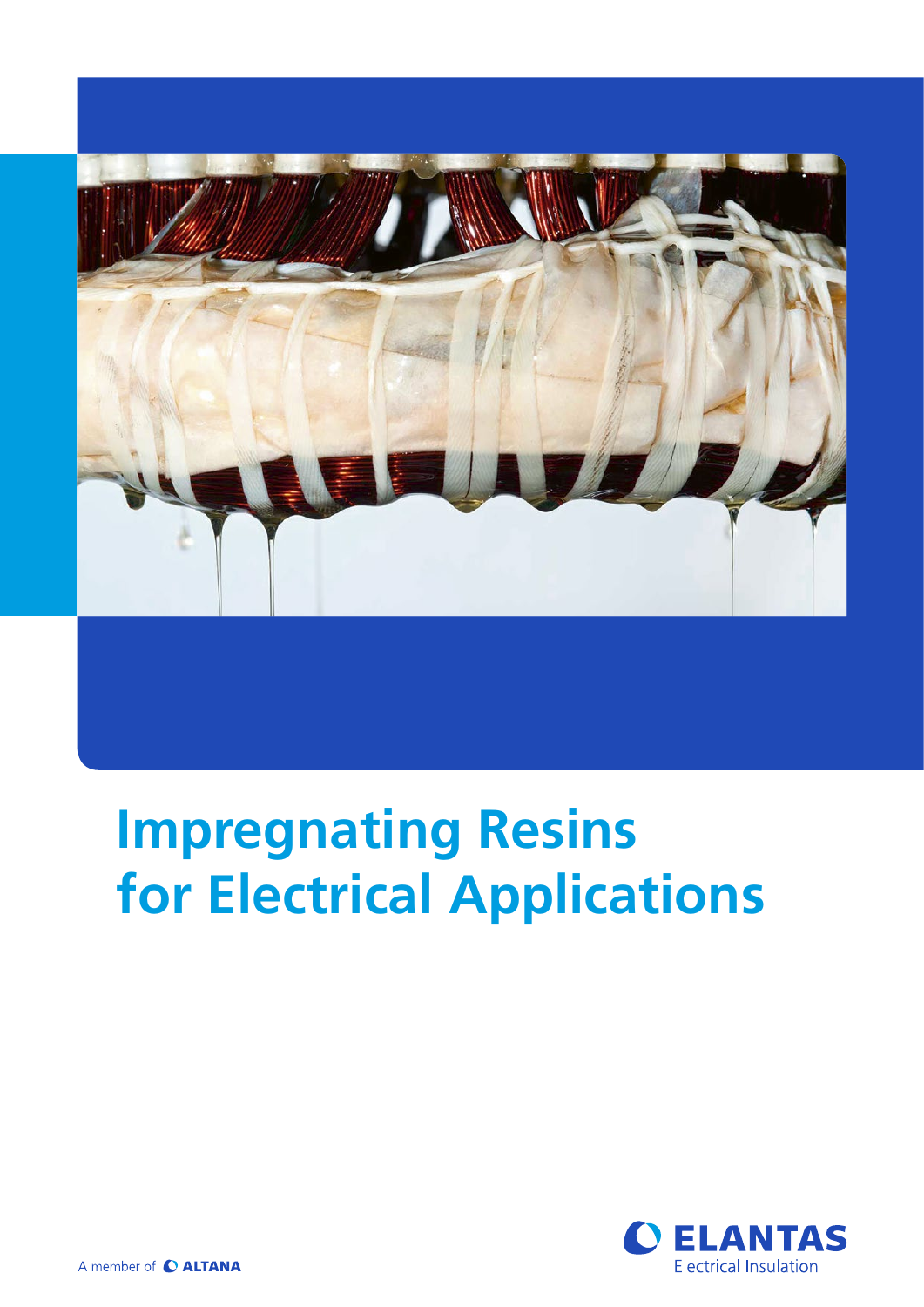#### **Innovation is our tradition**

It is our declared goal to deliver products which make the technology of tomorrow more reliable, sustainable and safer – already today. Due to a very close collaboration with our customers, our solutions are not limited to the impregnating material but they are holistically also including its production and application.

Innovation in all fields of our business does not end in itself for us. It is always being orientated to the requirements of our customers – and we measure our progress by our customers' satisfaction. ELANTAS Europe is running worldwide research and application laboratories. Thanks to our close contact to our customers and many years of experience as leading supplier of impregnation materials.

In our application laboratories we develop worldwide solutions for the challenges associated with the insulation of electrotechnical goods. And our team of application specialists ensures that these solutions will be perfectly implemented at your site. So we are contributing to the reliability, long life and safety of your products not only with our products but also with our technical application consulting service.



Your coils and our impregnating agents – a powerful combination. ELANTAS Europe offers a broad range of impregnating products for motors, generators and transformers. Optimal results are guaranteed due to our individual solutions and services.

Our product range covers impregnating resins and varnishes based upon epoxides and unsaturated polyesters / polyesterimides from our own production. This ensures our supply to be independent and guarantees you optimal results. Whether monomer free or with minimal draining losses, whether highly reactive or elastic – we offer you impregnation materials for all kind of requirements with our brands Dobeckan®, Elan-protect®, Epoxylite®, Elmotherm® and Aquanel® for

- Trickle
- Dipping
- Hot-Dipping with/without UV-supported curing
- Impregnating by Vacuum (VI)
- Impregnating by Vacuum Pressure (VPI).

# **Impregnating Resins for Electrical Applications**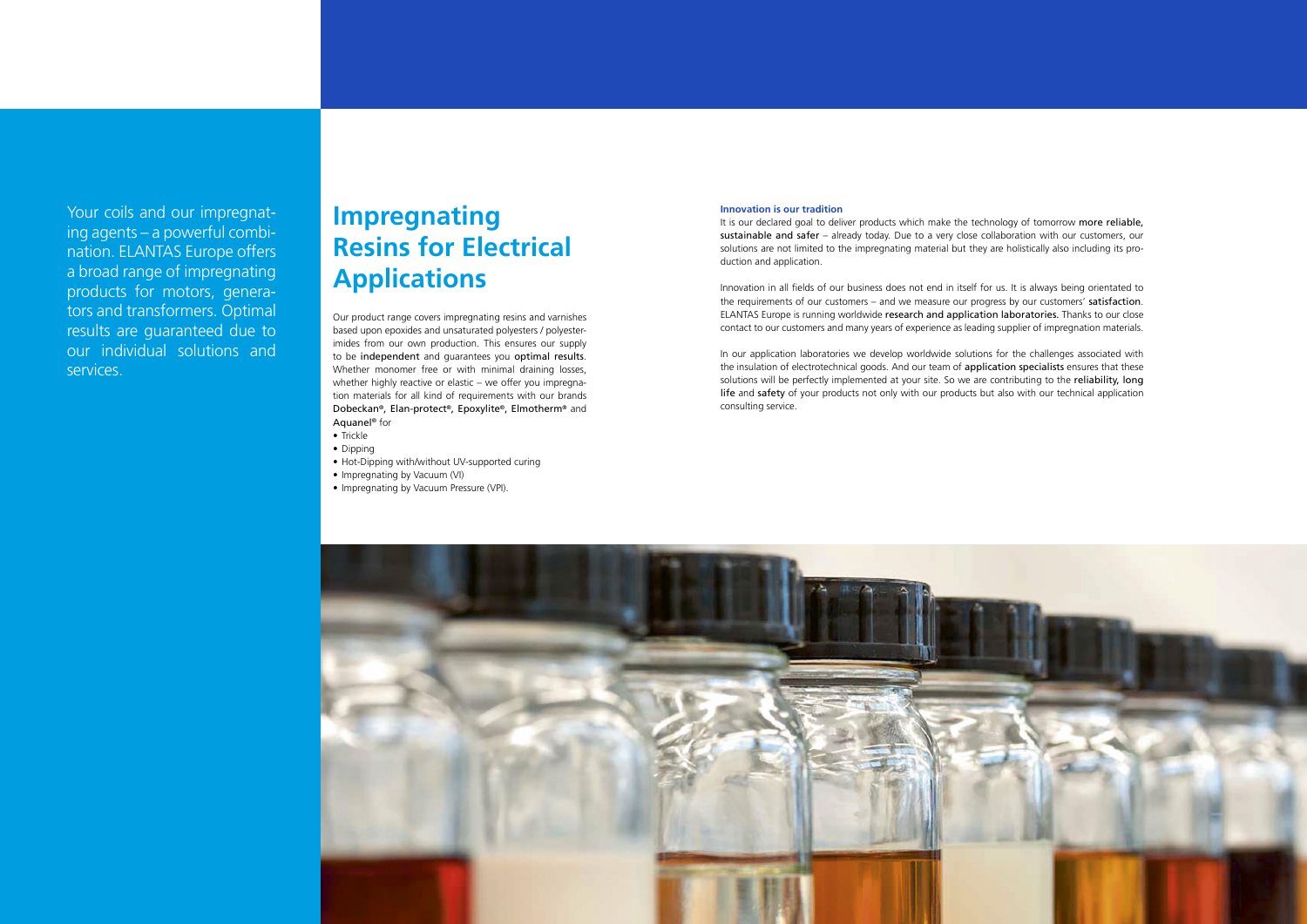#### **Dip & Hot Dip Impregnation**

The Dip Impregnation is a simple method of impregnation and is used for all types of wire wound electrical components. Here the component is dipped into the impregnation material until it is fully immersed. Air in the component is displaced by the impregnating material and the component is then removed to drain; this is followed by a curing process in an oven. The component can be pre-heated before dipping if a hot dip process is required. This technique has the advantage of faster penetration, better filling content and control of the process.

| <b>Product</b>                                                                            | <b>Viscosity</b>                                | <b>Temperature</b><br><b>Index</b> | <b>Typical Cure</b><br><b>Schedule</b>            | <b>Description (Ex Website /2016)</b>                                                                                                                                                                                                                                               |
|-------------------------------------------------------------------------------------------|-------------------------------------------------|------------------------------------|---------------------------------------------------|-------------------------------------------------------------------------------------------------------------------------------------------------------------------------------------------------------------------------------------------------------------------------------------|
| Aquanel® VF111##                                                                          | $30 - 60s$<br>ISO Cup 6 mm<br>25 °C             | 180                                | 3h / 130 °C                                       | Water-based varnish, UL recognised, low temperature cu-<br>ring, solvent free, for the general impregnation of electrical<br>windings. For dip and hot dip application.                                                                                                             |
| Aquanel® 014-3997/40                                                                      | $35 - 45s$<br>B <sub>2</sub> Cup<br>21 °C       | 180                                | 3 h / 160 °C                                      | Single component, solventless emulsion, zero VOC, high<br>bond strength, high chemical and moisture resistance, for<br>the impregnation of stators, rotors and small transformers.<br>For dip, hot dip and dip-roll application                                                     |
| Dobeckan® FT 1052/EK                                                                      | $100 - 110 s$<br>ISO Cup 4 mm<br>$23^{\circ}$ C | 180                                | 1 h / 150 °C                                      | Single component, UL recognised, polyester-imide resin,<br>contains styrene, little secondary drainage, high filling abi-<br>lity, for processing of motors, generators and transformers.<br>For dip and dip-roll application.                                                      |
| Dobeckan® FT 2015/EK                                                                      | $90 - 120s$<br>ISO Cup 4 mm<br>$23^{\circ}$ C   | 200                                | 1 h / 150 °C                                      | Single component, UL recognised, polyester-imide resin,<br>contains vinyl toluene, little secondary drainage, high filling<br>ability, excellent thermomechanical strength. For processing<br>of motors, generators and transformers. For dip, dip-roll, VI<br>and VPI application. |
| Dobeckan® 825034                                                                          | $150 - 200 s$<br>Ford 4 Cup<br>25 °C            | 180                                | 2 h / 150 °C                                      | Single component, UL recognised, polyester resin, low visco-<br>sity, low emission, flexible and resilient, suitable for stators,<br>transformers and general purpose use. For dip application.                                                                                     |
| ELAN-protect <sup>®</sup> UP 142                                                          | 900 - 1500 mPa.s<br>$23^{\circ}$ C              | 180                                | 1 h / 150 °C or<br>30 mins / 160 °C               | Single component, UL recognised, unsaturated polyester-<br>imide resin, low viscosity, VOC free, high bond strength,<br>quick surface drying, stable, for stators and rotors. For dip,<br>hot dip, trickle and dip-roll application.                                                |
| ELAN-protect <sup>®</sup> UP 343                                                          | 4500 - 5500 mPa.s<br>$23^{\circ}$ C             | 200                                | 2 h / 150 °C                                      | Single component, UL recognised, polyester-imide resin,<br>crack-free curing in thick layers, excellent penetration<br>capacity, high elasticity, for stators and transformers. For<br>hot dip application.                                                                         |
| ELAN-protect <sup>®</sup> EP 101#                                                         | $400 - 2500$ mPa.s<br>$25^{\circ}$ C            | 180                                | 3 h / 165 °C                                      | Single component, UL recognised, epoxy resin, low viscosi-<br>ty, excellent moisture and chemical resistance. Suitable for<br>low voltage electric motor stators. For dip, hot dip, dip-roll<br>and trickle application.                                                            |
| Elmotherm <sup>®</sup> 073-1010                                                           | $C$ 135 – 165 s<br>B4 Cup<br>21 °C              | 200                                | 6 h / 130 °C or<br>2 h / 180 °C                   | Solvented varnish, high build, excellent stability. Tough and<br>resilient with excellent chemical resistance. Used by OEM's<br>and repairers for electric motor stators and transformers.<br>For dip and hot dip application.                                                      |
| Elmotherm® UF 92 (N)                                                                      | $42 - 52s$<br>ISO Cup 6 mm<br>$23^{\circ}$ C    | 180                                | 6 h / 130 °C or<br>4 h / 120 °C +<br>4 h / 150 °C | Solvented impregnating varnish, UL recognised, without<br>aromatic and halogenic components, elastic, resistant to<br>lowest temperatures, for generators and drives in mining<br>and shipbuilding. For dip and hot dip application.                                                |
| Elmotherm <sup>®</sup> VF 970                                                             | $60 - 90 s$<br>ISO Cup 6 mm<br>25 °C            | 200                                | 6 h / 130 °C or<br>3 h / 150 °C                   | Solvented varnish, high bond strength, excellent moisture,<br>chemical and Freon resistance. Designed for impregnation of<br>rotating electrical equipment. For dip and hot dip application.                                                                                        |
| Epoxylite® H 1009 #                                                                       | $1000 - 3500$ mPa.s<br>25 °C                    | 180                                | 6 h / 130 °C or<br>3 h / 165 °C                   | Single component, epoxy resin, mechanically tough and<br>resilient, excellent chemical and moisture resistance. Suita-<br>ble for low voltage electric motors, coils and transformers.<br>For dip, hot dip, VI and VPI application.                                                 |
| This is only a selection of our product portfolio, more products are available on request |                                                 |                                    |                                                   |                                                                                                                                                                                                                                                                                     |

nly a selection of our product portfolio, more products are available on reque



### **Trickle Impregnation**

The Trickle Impregnation is used for the rapid processing of various wire wound components, including armatures, rotors and stators. It is suited to a continuous and high throughput production environment. The component to be impregnated is loaded on to a rotating fixture, which then advances through the whole impregnation cycle of preheat, impregnation, gelation, curing and cooling. Then the components return fully impregnated, with complete cured resin. This technique can be used to apply the resin directly on to the windings at pre-defined locations, using strategically positioned nozzles in the impregnation area.

#### **Roll Dip Impregnation**

The Roll Dip Impregnation combines dipping with pre-heated and rotating components. The impregnating resin is stored in an open bath which is raised up to cover the rotating windings during the impregnation stage. The rotation of the component, in combination with the pre-heating, ensures good penetration and a high degree of resin uptake in the windings. This technique also ensures that any part of the rotating component that comes into contact with the bath is covered with a uniform resin film.

| <b>Product</b>                    | <b>Viscosity</b>                                      | <b>Temperature</b><br><b>Index</b> | <b>Typical Cure</b><br><b>Schedule</b>           | <b>Description (Ex Website /2016)</b>                                                                                                                                                                                                           |
|-----------------------------------|-------------------------------------------------------|------------------------------------|--------------------------------------------------|-------------------------------------------------------------------------------------------------------------------------------------------------------------------------------------------------------------------------------------------------|
| Aguanel® 014-3997/40              | $35 - 45s$<br>B <sub>2</sub> Cup<br>21 °C             | 180                                | 3 h / 160 °C                                     | Single component, solventless emulsion, zero VOC, high<br>bond strength, high chemical and moisture resistance, for<br>the impregnation of stators, rotors and small transformers.<br>For dip, hot dip and dip-roll application                 |
| Dobeckan® FT 1040/120             | $115 - 135$ mPa.s<br>$23^{\circ}$ C                   | 180                                | 30 min / 130 °C<br>or<br>15 min / 140 °C         | Two component, UL recognised, unsaturated polyester-<br>imide resin, contains styrene, tough-hard material, for<br>household machines and magnet wheels. For trickle<br>application.                                                            |
| Dobeckan® FT 1080/                | $115 - 135$ or<br>$450 - 550$ mPa.s<br>$23^{\circ}$ C | 200                                | 30 min / 130 °C<br>or<br>15 min / 140 °C         | Two component, UL recognised, unsaturated polyester-<br>imide resin, contains styrene, high bond strength, for<br>processing of armatures and rotors. For trickle application.                                                                  |
| Dobeckan® T 2001/                 | $115 - 135$ or<br>$470 - 520$ mPa.s<br>$23^{\circ}$ C | 180                                | 45 min / 130 °C<br>$\alpha$ r<br>15 min / 150 °C | Two component, UL recognised, unsaturated polyester-<br>imide resin, contains styrene, excellent bond strength, for<br>high speed power tools, starter motors and dynamos. For<br>trickle application.                                          |
| Dobeckan® FT 2002/EK              | 6500 - 7500 mPa.s<br>$23^{\circ}$ C                   | 180                                | 2 h / 150 °C                                     | Single component, UL recognised, unsaturated poly-<br>ester resin, monomer and VOC free, medium viscosity,<br>environmentally compatible. For hot dip trickle and dip-roll<br>application.                                                      |
| Dobeckan® MF 8005                 | 850 - 1150 mPa.s<br>$23^{\circ}$ C                    | 180                                | 30 min / 150 °C<br>or<br>15 min / 160 °C         | Single component, UL recognised, unsaturated polyester re-<br>sin, monomer and VOC free, low viscosity, environmentally<br>compatible, high reactivity, stable, for small and medium<br>size motors. For dip, trickle and dip-roll application. |
| Dobeckan® 3820-150                | 140 - 160 mPa.s<br>$23^{\circ}$ C                     | 180                                | 1 h / 140°C<br>$\alpha$ r<br>30 min / 160° C     | Two component, unsaturated polyester resin, contains ac-<br>rylate, high reactivity, for small to medium size automotive<br>alternators. For trickle and dip-roll application.                                                                  |
| ELAN-protect <sup>®</sup> EP 101# | $400 - 2500$ mPa.s<br>25 °C                           | 180                                | 3 h / 165 °C                                     | Single component, UL recognised, epoxy resin, low viscosi-<br>ty, excellent moisture and chemical resistance. Suitable for<br>low voltage electric motor stators. For dip, hot dip, dip-roll<br>and trickle application.                        |
| ELAN-protect® UP 142              | 900 - 1500 mPa.<br>$23^{\circ}$ C                     | 180                                | 1 h / 150°C<br>or<br>30 mins /<br>160 °C         | Single component, UL recognised, unsaturated polyester-<br>imide resin, low viscosity, VOC free, high bond strength,<br>quick surface drying, stable, for stators and rotors. For dip,<br>hot dip, trickle and dip-roll application.            |

This is only a selection of our product portfolio, more products are available on request.

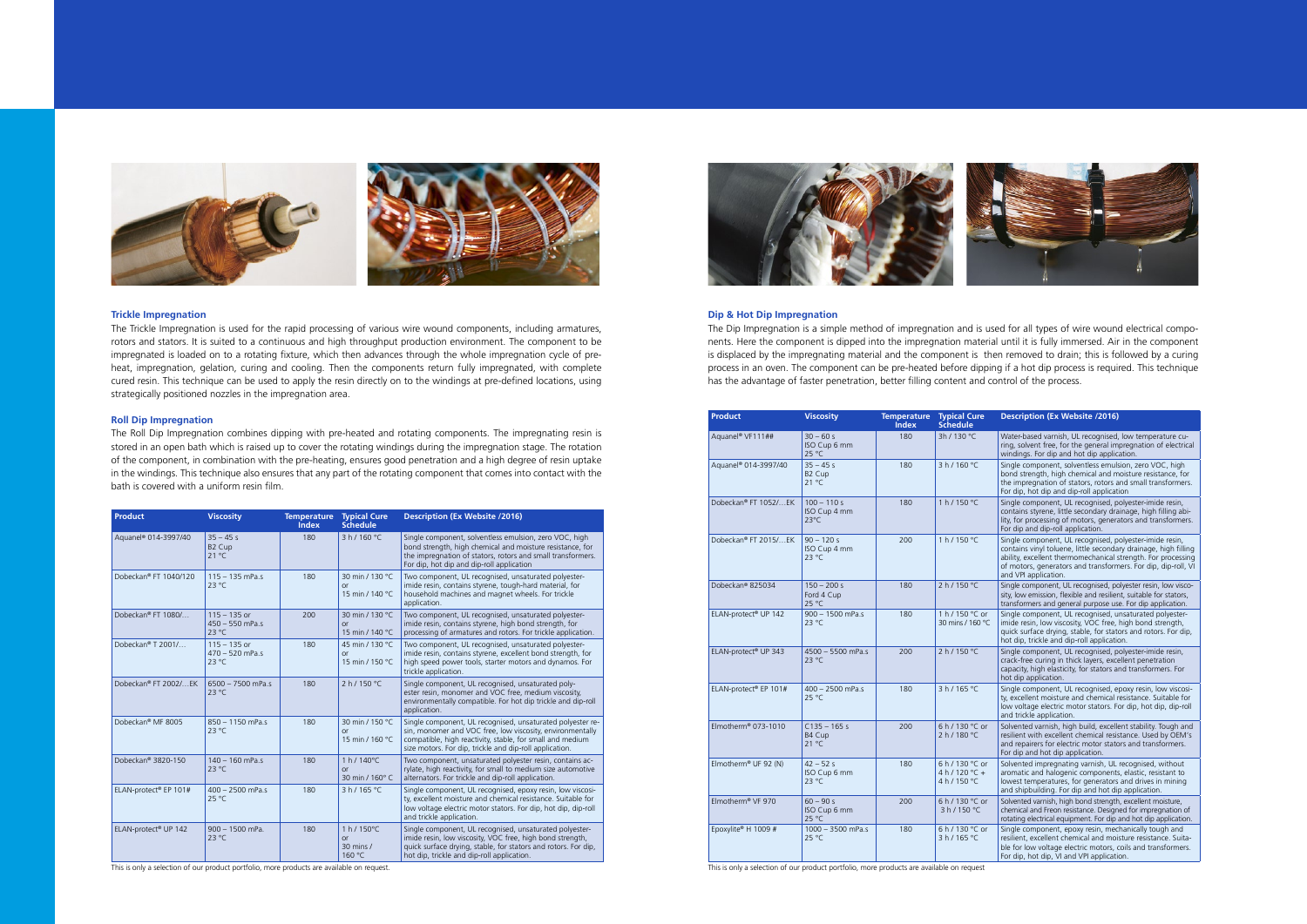This is only a selection of our product portfolio, more products are available on request.



| Description (Ex Website /2016) |
|--------------------------------|
|                                |

| <b>Product</b>                   | <b>Viscosity</b>                              | <b>Temperature</b><br><b>Index</b> | <b>Typical Cure</b><br><b>Schedule</b> |  |
|----------------------------------|-----------------------------------------------|------------------------------------|----------------------------------------|--|
| Dobeckan® FT 2015/EK             | $90 - 120s$<br>ISO Cup 4 mm<br>$23^{\circ}$ C | 200                                | 1 h / 150 °C                           |  |
| Dobeckan® ST NV 075-<br>4475     | $850 - 1150$ mPa.s<br>$23^{\circ}$ C          | 180                                | $2 - 3h/$<br>130 °C                    |  |
| ELAN-protect <sup>®</sup> EP 420 | $650 - 800$ mPa.s<br>$25^{\circ}$ C           | 180                                | $6 - 12 h/$<br>165 °C                  |  |
| Epoxylite® EIP 4526              | $190 - 210$ mPa.s<br>$25^{\circ}$ C           | 180                                | 6 h/165 °C                             |  |
| Epoxylite® H 1009 #              | 1000 - 3500 mPa.s<br>$25^{\circ}$ C           | 180                                | 6 h / 130 °C<br>or                     |  |
| Epoxylite® TSA 220S              | 3300 - 5700 mPa.s<br>$25^{\circ}$ C           | 220                                | 12 h / 165 °C                          |  |
| Epoxylite® 578 EB #              | 3000 - 5000 mPa.s<br>25 °C                    | 180                                | $8 - 12 h/$<br>165 °C                  |  |
| Epoxylite® 478                   | 1700 - 2600 mPa.s<br>25 °C                    | 180                                | 6 h / 150 °C<br>3 h / 165 °C           |  |

| 200 | 1 h / 150 °C               | Single component, UL recognised, polyester-imide resin,<br>contains vinyl toluene, little secondary drainage, high filling<br>ability, excellent thermomechanical strength. For processing<br>of motors, generators and transformers. For dip, dip-roll, VI<br>and VPI application. |
|-----|----------------------------|-------------------------------------------------------------------------------------------------------------------------------------------------------------------------------------------------------------------------------------------------------------------------------------|
| 180 | $2 - 3h/$<br>130 °C        | Single component, acrylated unsaturated polyester-imide<br>resin, high thermal stability, for processing of traction arma-<br>tures and field coils. For VPI application.                                                                                                           |
| 180 | $6 - 12 h/$<br>165 °C      | Single component, UL recognised, epoxy based resin, low<br>VOC, low viscosity, for processing of low, medium and high<br>voltage machines.For VPI application.                                                                                                                      |
| 180 | 6 h/165 °C                 | Single component, epoxy resin, low stress, for processing of<br>wound magnetic cores. For dip, hot dip, VI and VPI appli-<br>cation.                                                                                                                                                |
| 180 | 6 h/130 °C<br>$\alpha$     | Single component, epoxy resin, mechanically tough and<br>resilient, excellent chemical and moisture resistance. Suita-<br>ble for low voltage electric motors, coils and transformers.<br>For dip, hot dip, VI and VPI application.                                                 |
| 220 | 12 h / 165 °C              | Single component, modified epoxy resin, high thermal sta-<br>bility, excellent chemical and moisture resistance, for proces-<br>sing of traction armatures and field coils. For VPI application.                                                                                    |
| 180 | $8 - 12 h/$<br>165 °C      | Single component, thixotropic epoxy resin, zero VOC,<br>for general purpose applications. For VPI application.                                                                                                                                                                      |
| 180 | 6 h / 150 °C<br>3 h/165 °C | Single component, UL recognised, modified epoxy resin,<br>resilient, high chemical and moisture resistance. Suitable for<br>transformers. For VI and VPI application.                                                                                                               |

The correct use of Vacuum Pressure Impregnation also permits global impregnation of rotating electrical machines with the correctly designed insulation systems up to at least 13.8 kV specifications.

#### **Vacuum Impregnation**

The use of Vacuum or Vacuum Pressure Impregnation application techniques provides an optimum machine protection against all types of stress by using a correctly engineered combination of impregnating resin, insulation system and application process.

The application of resin / varnish products to electrical windings by use of Vacuum Impregnation over a conventional dip process, provides significant benefits for the protection of wound electrical equipment, such as stators, field coils and transformers. The removal of air content from a winding by the application of vacuum is designed to greatly reduce the void content of the finished winding thus extending the working life of a machine due to increased thermal dissipation as well as providing for improved mechanical properties.

| <b>Product</b>             | Viscositv                                  | <b>Temperature</b><br><b>Index</b> | <b>Typical Cure</b><br><b>Schedule</b>                                | Description (Ex Website /2016)                                                                                                                                                                                                                |
|----------------------------|--------------------------------------------|------------------------------------|-----------------------------------------------------------------------|-----------------------------------------------------------------------------------------------------------------------------------------------------------------------------------------------------------------------------------------------|
| Dobeckan® FT2006-350<br>UV | 340 - 380 mPa.s<br>$23^{\circ}$ C          | 200                                | $30 \text{ mins}$ /<br>150 °C +<br>10 mins $/$<br>150 °C UV           | Single component, UL recognised, unsaturated polyester-<br>imide resin, contains styrene, high elasticity and excellent<br>thermal durability. For hot dip UV application of stators.                                                         |
| Dobeckan® MF 8001 UV2      | 8000 - 1000 mPa.s<br>23 °C                 | 180                                | $45$ mins /<br>150 °C +<br>15 mins $/$<br>150 °C UV                   | Single component, UL recognised, unsaturated polyester-<br>imide resin, stable, monomer and VOC free, environmen-<br>tally compatible, good mechanical properties and excellent<br>thermal durability. For hot dip UV application of stators. |
| Dobeckan® MF 8004 UV       | $10000 -$<br>12000 mPa.s<br>$23^{\circ}$ C | 180                                | 45 mins /<br>150 °C +<br>15 mins $/$<br>150 °C UV                     | Single component, UL recognised, unsaturated polyester-<br>imide resin, stable, monomer and VOC free, environmen-<br>tally compatible, high bond strength and excellent thermal<br>durability. For hot dip UV application of stators.         |
| Dobeckan® MF 8044 UV       | 6500 - 7500 mPa.s<br>$23^{\circ}$ C        | 180                                | $30 \text{ mins}$ /<br>$150 °C +$<br>$15 \text{ mins}$ /<br>150 °C UV | Single component, UL recognised, unsaturated polyester-<br>imide resin, stable, monomer and VOC free, environmen-<br>tally compatible, high bond strength and excellent thermal<br>durability. For hot dip UV application of stators.         |
| ELAN-protect <sup>®</sup>  | $900 - 1500$ mPa.s<br>23 °C                | 180                                | 15 mins $/$<br>140 °C +<br>$15 \text{ mins}$ /<br>160 °C UV           | Single component, UL recognised, unsaturated polyester-<br>imide resin, low viscosity, VOC free, high bond strength,<br>quick surface drying, stable, for stators. For hot dip UV<br>application.                                             |

This is only a selection of our product portfolio, more products are available on request





#### **Hot Dip with UV-supported curing**

Hot Dip UV Impregnation is used for the processing of wire wound stators. With this process it is possible to achieve a complete filling content of the windings with fast cycle times. Current heating is used to pre-heat the component, which is subsequently dipped into the resin. Direct heating of the windings allows for excellent, rapid penetration and gelation. The component is removed and drained and this is followed by a curing process using current heating supported by UV radiation.